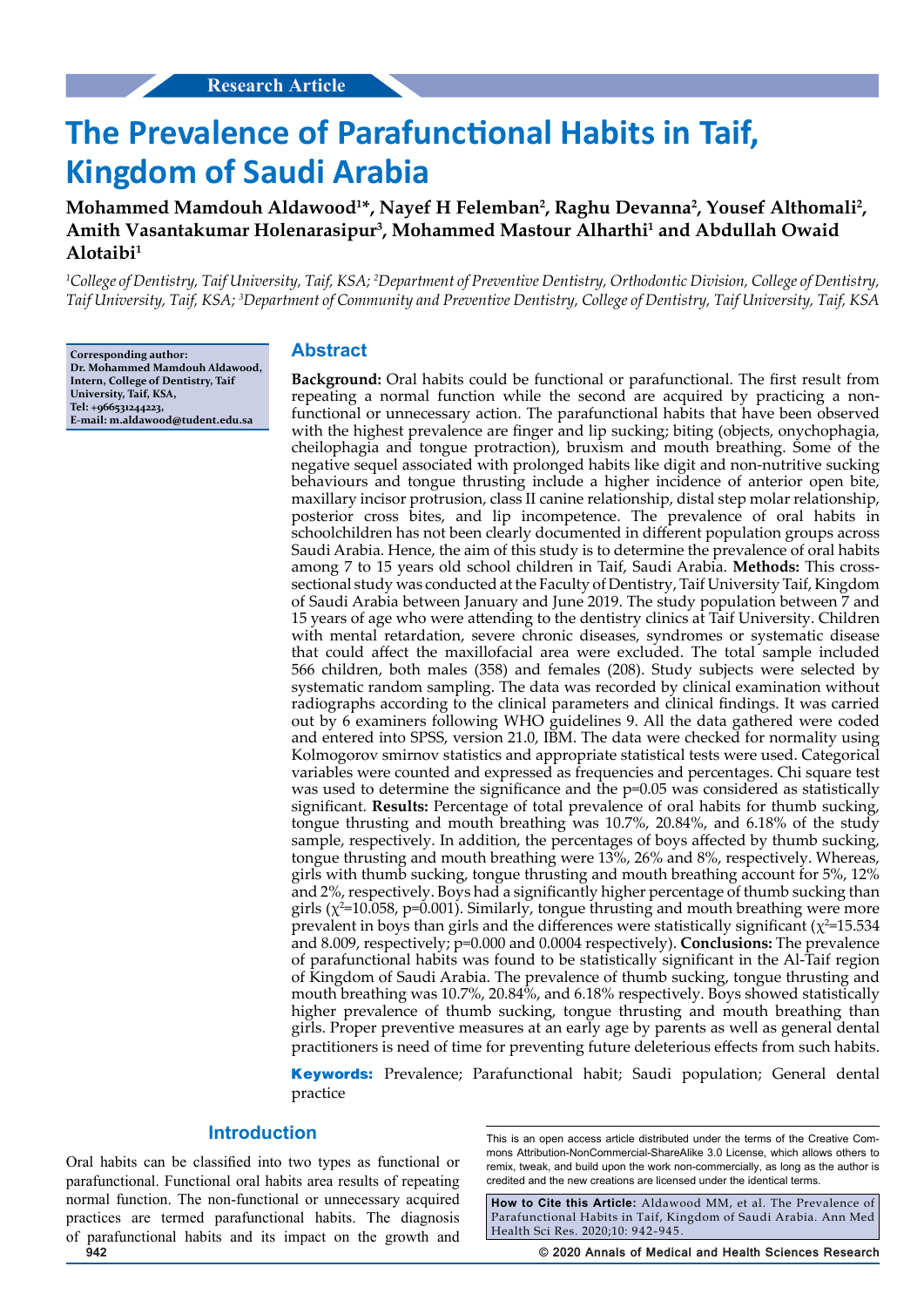I

development of jaws and normal occlusion is of paramount importance as it may cause malocclusion. Many parafunctional habits have been reported to be associated with malocclusion. Some of them which are always of importance for research being tongue thrusting, mouth breathing, thumb sucking, bruxism. The intensity, duration and direction of these habits play a major role in the severity of the impact on the child practicing the habit. The various effects on the developing child's craniofacial skeleton varies according to the variables involved in the particular parafunctional habit. It includes the structural relationship of the stomatognathic system as well as effects of environmental factors. The negative sequelae of the prolonged parafunctional habits include protrusion of maxillary incisors, lip trap, anterior openbite, potentially incompetent lips, and class II canine and molar relationships. There are a very few studies documented from the kingdom of Saudi Arabia regarding the prevalence of these parafunctional habits especially from the western region of Makkah. Taif city is place in Saudi Arabia, which is relatively well isolated from the modern society influences like other cities of the kingdom like Riyadh and Jeddah. The commonness of these habits in children of Taif city is unexplored till recently as per our literature search. With this background, the main objective of this cross sectional study is to ascertain the commonness of parafunctional oral habits among 7 to 15 aged children in the city of Taif, Saudi Arabia.

## **Materials and Methods**

This cross-sectional study was conducted at the Faculty of Dentistry, Taif University Taif, Kingdom of Saudi Arabia between January and June 2019. Ethical approval was obtained from the College of Dentistry Research Centre (CDRC). The study population of age 7 to 15 years was screened, reporting to the dentistry clinics at Taif University. Children with mental retardation, severe chronic diseases, syndromes or systematic disease that could affect the stomatoganthic region were excluded. Sample size was totally 566 children which included both males (358) and females (208). Subjects were selected by systematic random sampling. Recording the data started after sign of informed consent by parents or guardians [Form 1, Supplementary file]. Subjects reserved all their rights as stated in the Declaration of Helsinki. The intraoral clinical examination was done by using latex gloves, mouth mirrors and other necessary examination materials like cotton and water. The data was recorded by clinical examination according to the clinical parameters and clinical findings [Tables 1-3 and Figures 1-3]. The clinical examination was done by 6 examiners following Organization WH [1] standards [Form 2, Supplementary file]. Inter-examiner calibration was done by training the examiners together before the start of the study to ensure unbiased examination of the questions and application of the diagnostic criteria. Examiners finished a survey about the child's situation related with the expression of these habits.

# **Statistical analysis**

All the data gathered were condensed into SPSS, version 21.0, IBM. The data were checked for normality using Kolmogorov Smirnov statistics and appropriate statistical tests were used.

Categorical variables were counted and expressed as frequencies and percentages. Chi square test was used to determine the significance and the p=0.05 was considered as statistically significant.

#### **Results**

Results showed that the percentage of total prevalence of oral habits for thumb sucking, tongue thrusting and mouth breathing was 10.7%, 20.84%, and 6.18% of the study sample, respectively

| Table 1: Thumb sucking and its clinical parameters. |                                |  |  |
|-----------------------------------------------------|--------------------------------|--|--|
| <b>Thumb Sucking</b><br><b>Clinical Parameters</b>  |                                |  |  |
|                                                     | V-shape arch                   |  |  |
|                                                     | Proclination of anterior teeth |  |  |
| 3                                                   | Dishpan thumb                  |  |  |

| Table 2: Thumb thrusting and its clinical parameters. |                              |  |  |
|-------------------------------------------------------|------------------------------|--|--|
| <b>Tongue Thrusting</b>                               | <b>Clinical Parameters</b>   |  |  |
|                                                       | Open bite                    |  |  |
|                                                       | Tonque out during swallowing |  |  |
| ર                                                     | S" pronunciation problem"    |  |  |

| Table 3: Mouth breathing and its clinical parameters. |                            |  |  |
|-------------------------------------------------------|----------------------------|--|--|
| <b>Mouth Breathing</b>                                | <b>Clinical Parameters</b> |  |  |
|                                                       | Water holding test         |  |  |
| 2                                                     | Long face                  |  |  |
| 3                                                     | V-shape arch               |  |  |
| 4                                                     | <b>Butterfly test</b>      |  |  |



**Figure 1:** Image of thumb sucking case.



**Figure 2:** Image of tongue thrusting case.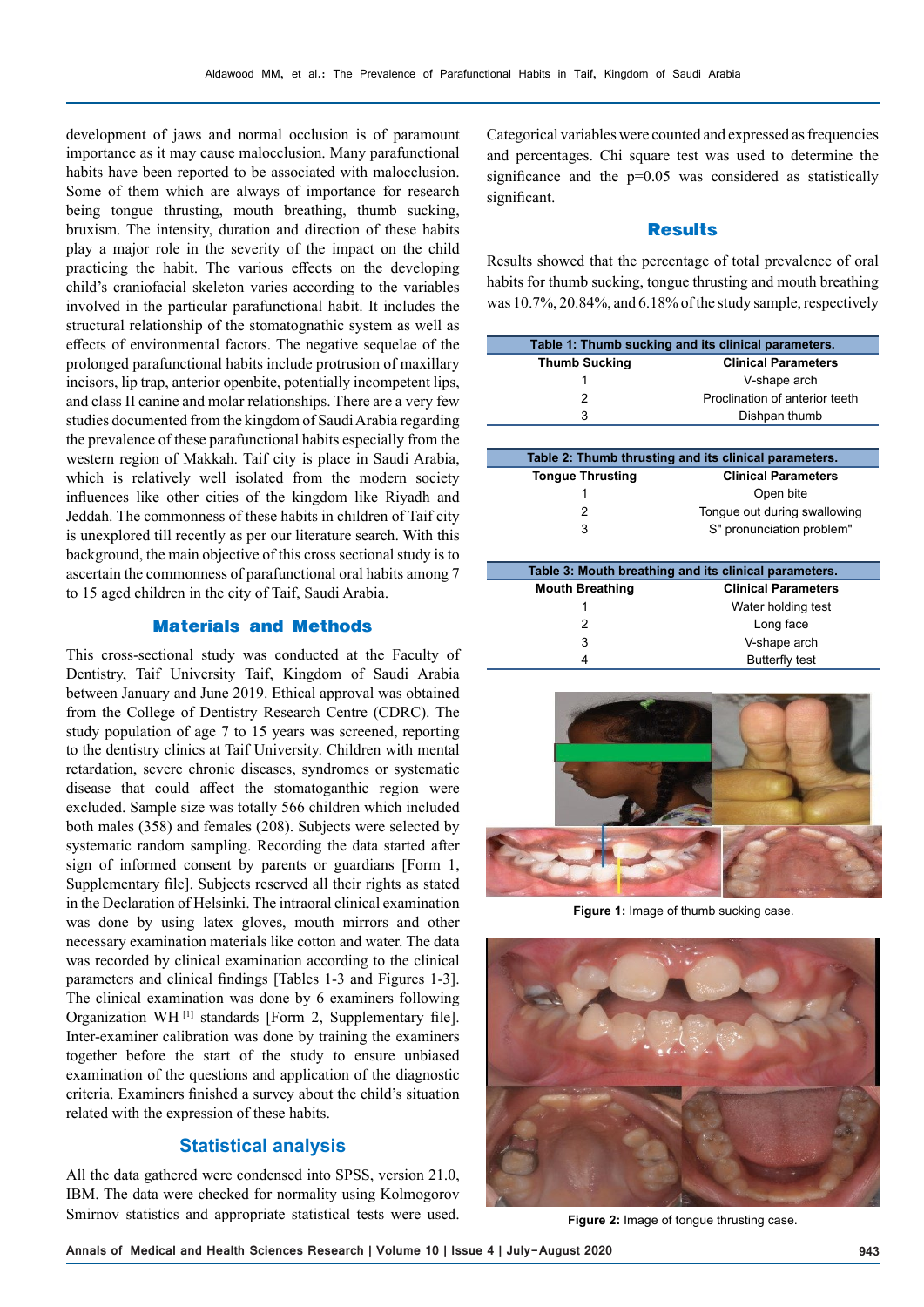

**Figure 3:** Image of mouth breathing case.

| Table 4: Frequency of distribution of oral habits among the examined sample. |                  |       |                         |  |  |  |  |
|------------------------------------------------------------------------------|------------------|-------|-------------------------|--|--|--|--|
| S. No.                                                                       | Habit            | n=566 | Percentage of Habit (%) |  |  |  |  |
|                                                                              | Thumb Sucking    | 57    | 10.07                   |  |  |  |  |
|                                                                              | Tongue Thrusting | 118   | 20.84                   |  |  |  |  |
|                                                                              | Mouth Breathing  | 35    | 6.18                    |  |  |  |  |
|                                                                              |                  |       |                         |  |  |  |  |

| Table 5: Parafunctional oral habits and its relation to gender. |                    |            |                 |            |        |          |  |  |
|-----------------------------------------------------------------|--------------------|------------|-----------------|------------|--------|----------|--|--|
| Habit                                                           | <b>Males (358)</b> |            | Females (208)   |            |        |          |  |  |
|                                                                 | <b>Affected</b>    | Unaffected | <b>Affected</b> | Unaffected | $X^2$  | p-value  |  |  |
| Thumb Sucking                                                   | 47 (13%)           | 311 (87%)  | 10(5%)          | 198 (95%)  | 10.058 | $0.001*$ |  |  |
| <b>Tongue Thrusting</b>                                         | 93 (26%)           | 265 (74%)  | 25 (12%)        | 183 (88%)  | 15.534 | $0.000*$ |  |  |
| Mouth Breathing                                                 | 30(8%)             | 328 (92%)  | 5(2%)           | 203 (98%)  | 8.099  | $0.004*$ |  |  |
| *Significant at 5% level of significance                        |                    |            |                 |            |        |          |  |  |

[Table 4]. In addition, the percentages of boys affected by thumb sucking, tongue thrusting and mouth breathing were 13%, 26% and 8%, respectively. Whereas, girls with thumb sucking, tongue thrusting and mouth breathing account for 5%, 12% and 2%, respectively [Table 5]. Boys had a significantly higher percentage of thumb sucking than girls ( $\chi^2$ =10.058, p=0.001). Similarly, tongue thrusting and mouth breathing were more common in boys than girls and the differences were statistically significant ( $\chi^2$ =15.534 and 8.009, respectively; p=0.000 and 0.0004 respectively) [Table 5].

# **Discussion**

The subject examined in this study represents the youth population of the city of Taif located in the western province in the Kingdom of Saudi Arabia. Clinical extra oral and intraoral investigation of the children was done to verify the presence of parafunctional oral habits. This was done to give more socially desirable answers for denying habits so as to decrease the proneness towards these habits. In this current study the prevalence of thumb-sucking, tongue thrusting and mouth breathing, was found to be 10.7%, 20.84%, and 6.18% of the study sample, respectively. Contrary to these findings was the observation by Murshid ZA, et al. [2] who found the prevalence of thumb sucking and mouth breathing 13.6% and

16.7% respectively. Although the study of Murshid ZA, et al. [2] was carried out in Jeddah city which is also located in the western province of kingdom of Saudi Arabia, the prevalence of habits was found to be much lesser in our study in comparison. This may be due to the fact that Jeddah is more modernized influenced by the modernization as compared to Taif city. Soheila panahi<sup>[3]</sup> did study the children who undergo a lot of stress under the influence of modernization. According to this study psychosocial influence of modernization on the children cannot be denied. Shetty SR, Munshi AK [4] (1998) and Guaba K, et al. [5] who observed that only 3% of children aged 6-15 years old demonstrated oral habits. In addition, Bosnjak A, et al. [6] reported that 33.3% of the screened children in the mixed dentition stage exhibited oral habits. The causes for inconsistent values of these retrospective reports may be due to to different methods used for assessment of oral habits, different populations investigated, ages and socio-economic status of the population involved. In our study, the parafunctional habits showed an increased prevalence due to many factors which need an exploration in future studies.

### **Conclusion**

The prevalence of parafunctional habits was found to be statistically significant in the Al-Taif region of Kingdom